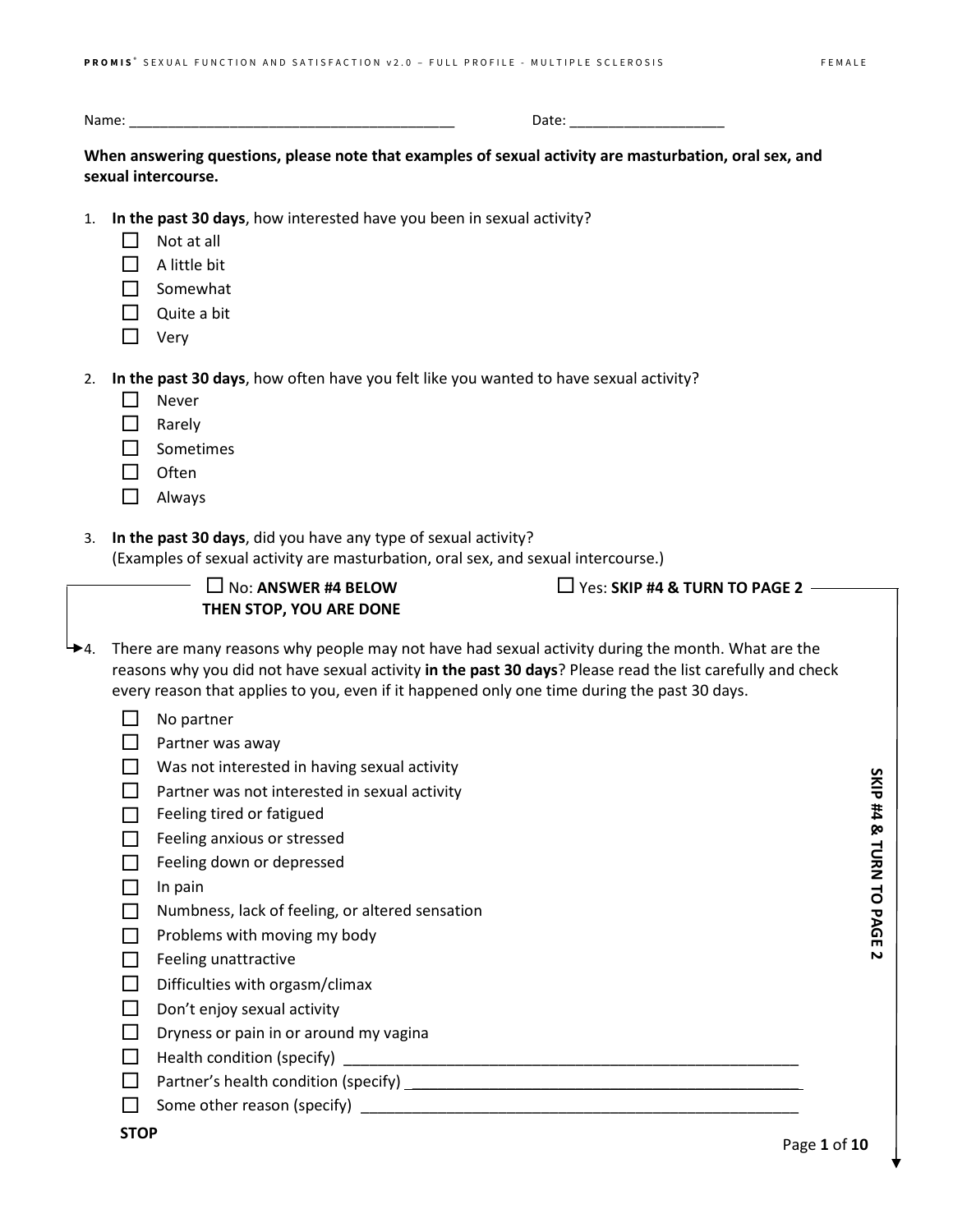- $\Box$  Almost always or always
- $\Box$  Most times (more than half the time)
- $\Box$  Sometimes (about half the time)
- $\Box$  A few times (less than half the time)
- $\Box$  Almost never or never

6. **In the past 30 days**, how **difficult** was it to become lubricated ("wet") during sexual activity or intercourse?

- $\Box$  Extremely difficult or impossible
- $\Box$  Very difficult
- $\square$  Difficult
- $\Box$  Slightly difficult
- $\Box$  Not difficult
- 7. **In the past 30 days**, how **difficult** was it to maintain your lubrication ("wetness") until completion of sexual activity or intercourse?
	- $\Box$  Extremely difficult or impossible
	- $\Box$  Very difficult
	- $\square$  Difficult
	- $\Box$  Slightly difficult
	- $\Box$  Not difficult
- 8. **In the past 30 days**, when you have had sexual activity, how much **discomfort** have you felt inside your vagina?
	- $\Box$  None
	- $\Box$  A little bit
	- $\Box$  Some
	- $\Box$  Quite a bit
	- $\Box$  A lot
- 9. **In the past 30 days**, when you have had sexual activity, how much **pain** have you felt inside your vagina?
	- $\n *None*\n$
	- $\Box$  A little bit
	- $\Box$  Some
	- $\Box$  Quite a bit
	- $\Box$  A lot
- 10. **In the past 30 days**, when you have had sexual activity, how much **discomfort** have you had in your labia (lips around the opening of the vagina)?
	- $\Box$  None
	- $\Box$  A little bit
	- $\Box$  Some
	- $\Box$  Quite a bit
	- $\Box$  A lot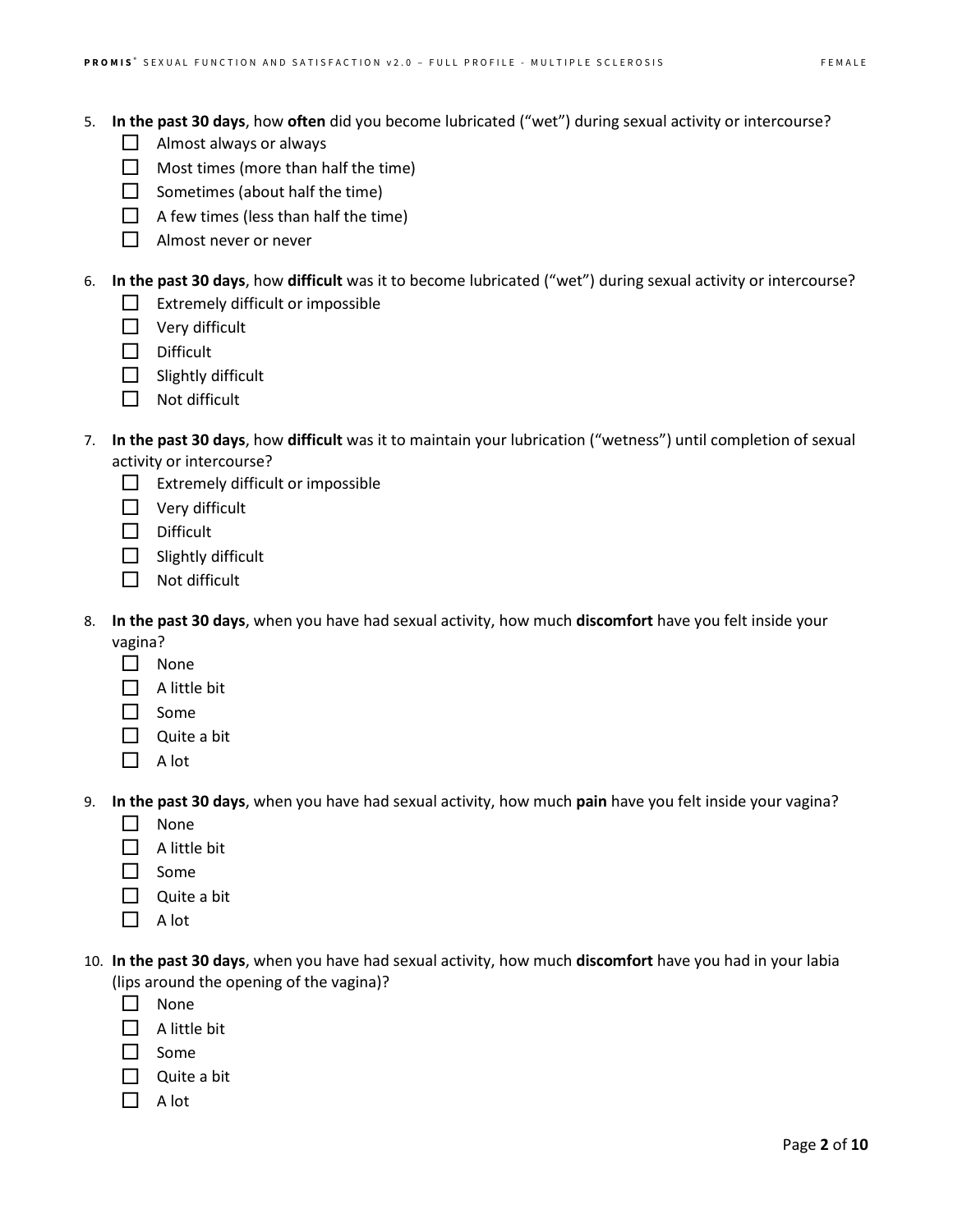- 11. **In the past 30 days**, when you have had sexual activity, how much **pain** have you had in your labia (lips around the opening of the vagina)?
	- $\Box$  None
	- $\Box$  A little bit
	- $\Box$  Some
	- Quite a bit
	- $\Box$  A lot
- 12. **In the past 30 days**, when you have had sexual activity, how much **discomfort** have you had in your clitoris (clit)?
	- $\Box$  None
	- $\Box$  A little bit
	- $\Box$  Some
	- $\Box$  Quite a bit
	- $\Box$  A lot
- 13. **In the past 30 days**, when you have had sexual activity, how much **pain** have you had in your clitoris (clit)?
	- $\Box$  None
	- $\Box$  A little bit
	- $\Box$  Some
	- $\Box$  Quite a bit
	- $\Box$  A lot

14. **In the past 30 days**, how often have you been able to have an orgasm/climax when you wanted to?

- $\Box$  Have not tried to have an orgasm/climax in the past 30 days
- $\Pi$  Never
- Rarely
- □ Sometimes
- $\Box$  Often
- Always

15. **In the past 30 days**, how satisfying have your orgasms or climaxes been?

- $\Box$  Have not had an orgasm/climax in the past 30 days
- $\Box$  Not at all
- $\Box$  A little bit
- $\Box$  Somewhat
- $\Box$  Quite a bit
- $\Box$  Very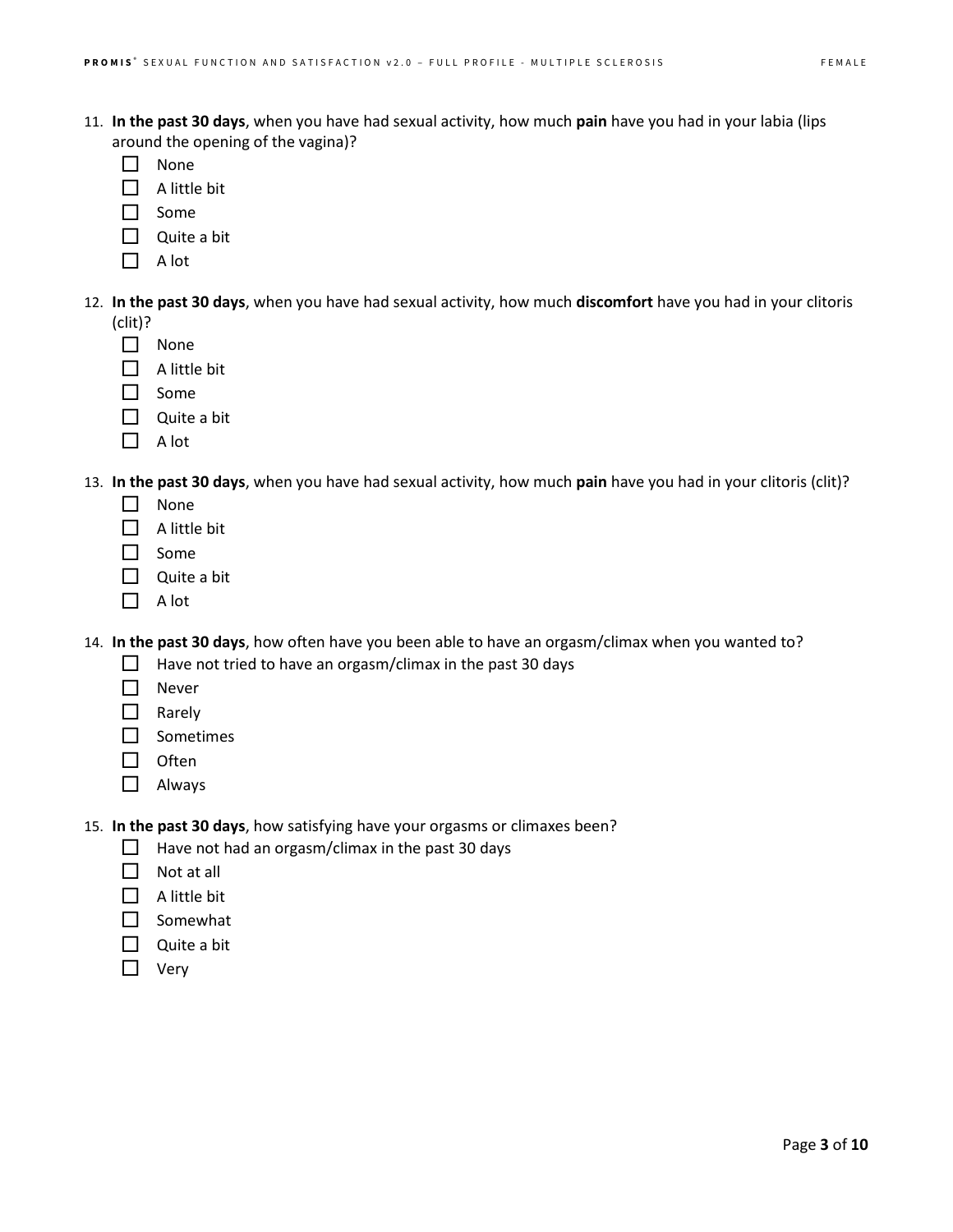- 16. **In the past 30 days**, how much pleasure have your orgasms or climaxes given you?
	- $\Box$  Have not had an orgasm/climax in the past 30 days
	- $\Box$  None
	- $\Box$  A little bit
	- $\Box$  Some
	- $\Box$  Quite a bit
	- $\Box$  Very much

17. **In the past 30 days**, how often have you had **discomfort** in your mouth during sexual activity?

- $\Box$  Never
- $\Box$  Rarely
- □ Sometimes
- $\Box$  Often
- Always

18. **In the past 30 days**, how often have you had **pain** in your mouth during sexual activity?

- □ Never
- □ Rarely
- □ Sometimes
- $\Box$  Often
- □ Always

19. **In the past 30 days**, how often have you had **dryness** in your mouth during sexual activity?

- **Never**
- $\Box$  Rarely
- $\square$  Sometimes
- $\Box$  Often
- □ Always

20. **In the past 30 days**, when you have had sexual activity, how **dry** has your mouth been?

- $\Box$  Not at all
- $\Box$  A little bit
- $\Box$  Somewhat
- $\Box$  Quite a bit
- $\Box$  Very
- 21. **In the past 30 days**, when you have had sexual activity, how much **discomfort** have you had in or around your anus or rectum?
	- $\Box$  None
	- $\Box$  A little bit
	- $\Box$  Some
	- $\Box$  Quite a bit
	- $\Box$  A lot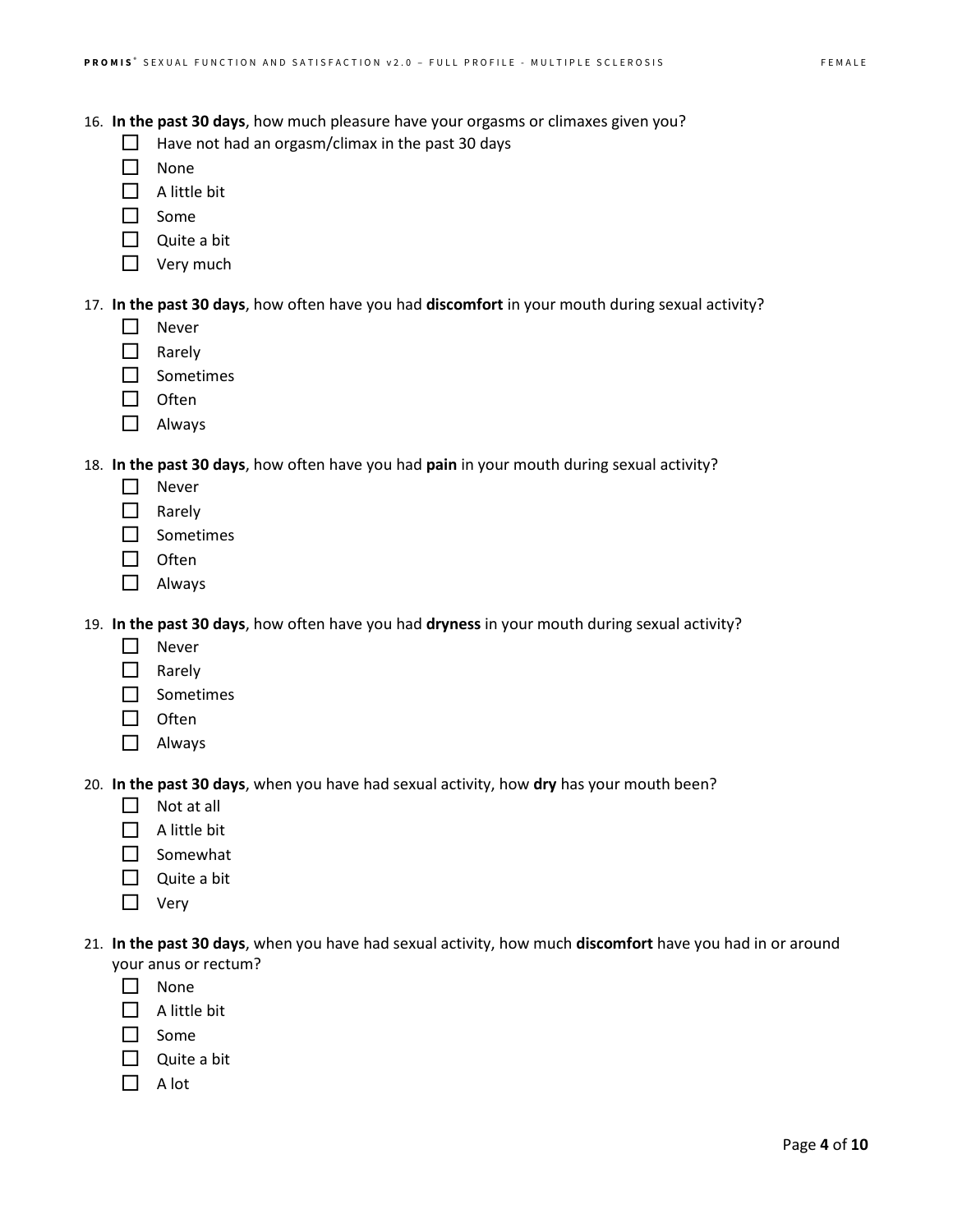- 22. **In the past 30 days**, when you have had sexual activity, how much **pain** have you had in or around your anus or rectum?
	- $\Box$  None
	- $\Box$  A little bit
	- $\Box$  Some
	- Quite a bit
	- $\Box$  A lot
- 23. **In the past 30 days**, how satisfied have you been with your sex life?
	- $\Box$  Not at all
	- $\Box$  A little bit
	- $\Box$  Somewhat
	- $\Box$  Quite a bit
	- □ Very

24. **In the past 30 days**, how much pleasure has your sex life given you?

- $\Box$  None
- $\Box$  A little bit
- □ Some
- $\Box$  Quite a bit
- $\Box$  A lot

25. **In the past 30 days**, how often have you thought that your sex life is wonderful?

- $\Box$  Never
- $\Box$  Rarely
- Sometimes
- $\Box$  Often
- □ Always

26. **In the past 30 days**, how satisfied have you been with your sexual relationship(s)?

- $\Box$  Have not had a sexual relationship in the past 30 days
- $\Box$  Not at all
- $\Box$  A little bit
- $\Box$  Somewhat
- $\Box$  Quite a bit
- □ Very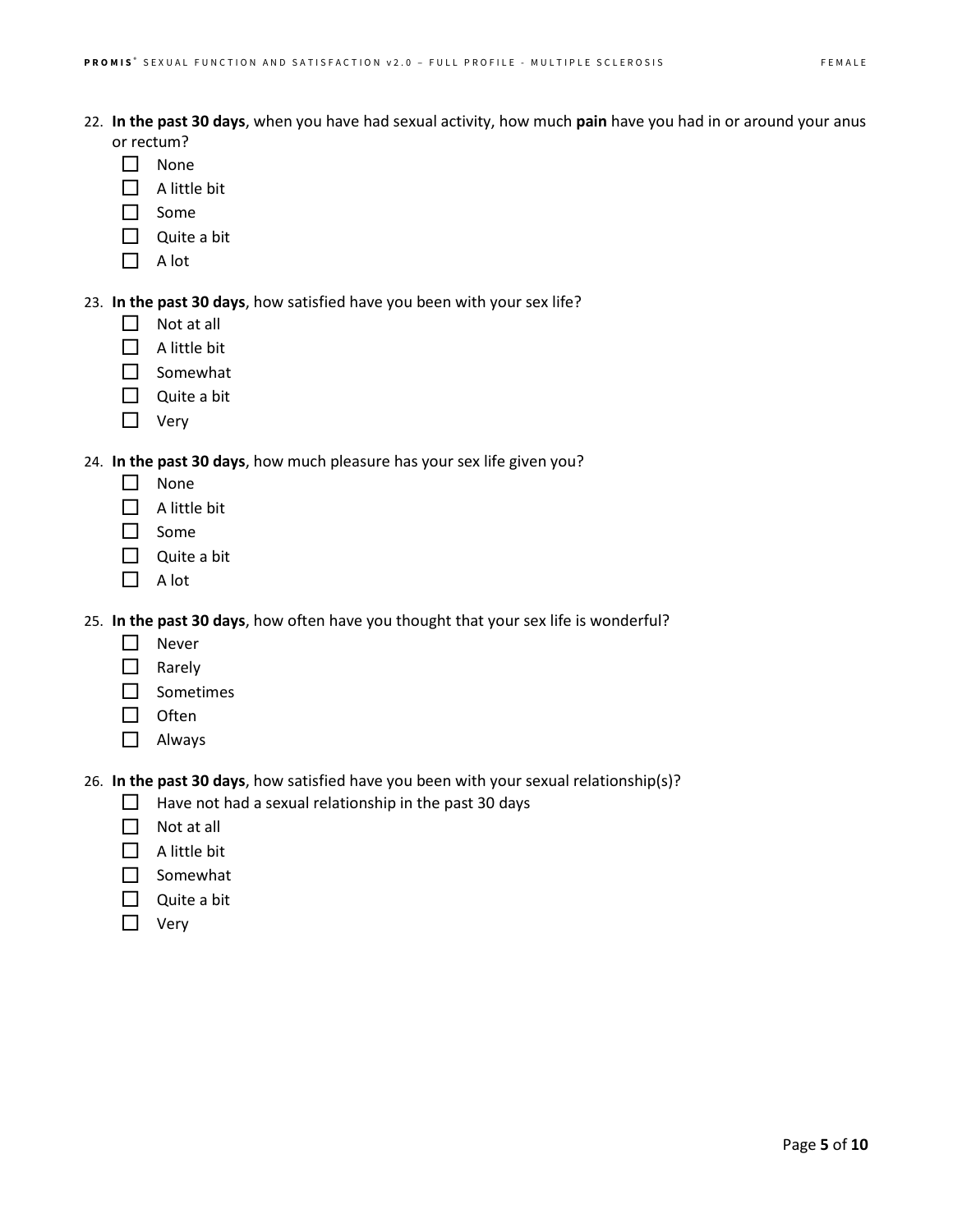## **Factors Interfering with Sexual Satisfaction**

- 27. **In the past 30 days**, how much has fatigue or lack of energy **lowered** your satisfaction with your sex life?
	- $\Box$  Have not had fatigue or lack of energy in the past 30 days
	- $\Box$  Not at all
	- $\Box$  A little bit
	- $\Box$  Somewhat
	- $\Box$  Quite a bit
	- $\Box$  Very much
- 28. **In the past 30 days**, how much pain have you had, for any reason and from any part of your body, during sexual activity? (circle one number)

| 0    | $\overline{1}$ | $\overline{2}$ |  | 3 4 5 6 7 8 |  | -9 | 10        |
|------|----------------|----------------|--|-------------|--|----|-----------|
| No.  |                |                |  |             |  |    | Pain as   |
| Pain |                |                |  |             |  |    | bad as it |
|      |                |                |  |             |  |    | can be    |

- 29. **In the past 30 days**, how much has pain, for any reason and from any part of your body, **lowered** your satisfaction with your sex life?
	- $\Box$  Have not had pain in the past 30 days
	- $\Box$  Not at all
	- $\Box$  A little bit
	- $\square$  Somewhat
	- $\Box$  Quite a bit
	- $\Box$  Very much
- 30. **In the past 30 days**, how much have muscle spasms or tightness **lowered** your satisfaction with your sex life?
	- $\Box$  Have not had muscle spasms or tightness in the past 30 days
	- $\Box$  Not at all
	- $\Box$  A little bit
	- □ Somewhat
	- $\Box$  Quite a bit
	- □ Very much
- 31. **In the past 30 days**, how much have problems moving your body the way you want to **lowered** your satisfaction with your sex life?
	- Have not had problems moving my body the way I want to in the past 30 days
	- $\Box$  Not at all
	- $\Box$  A little bit
	- Somewhat
	- $\Box$  Quite a bit
	- $\Box$  Very much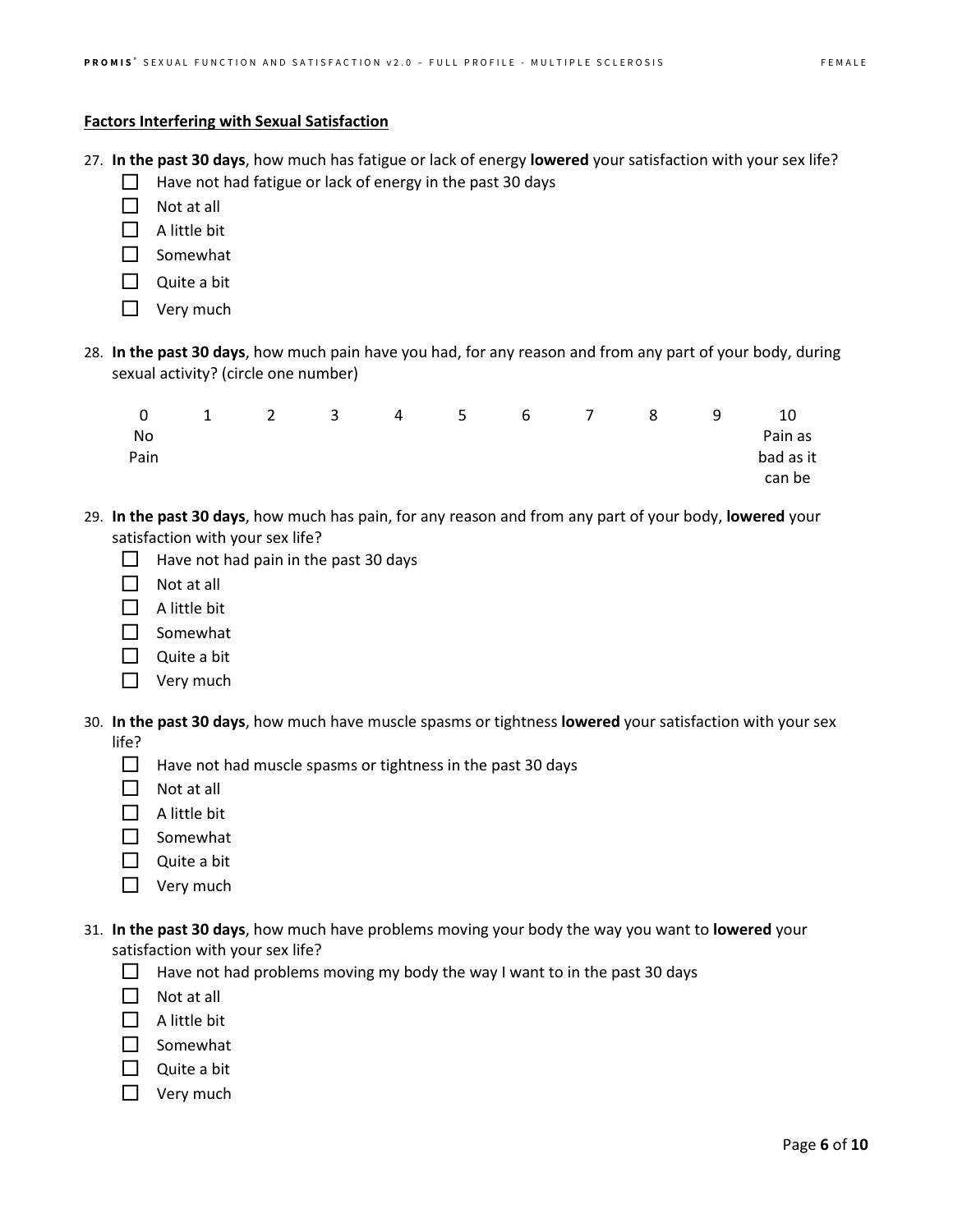- 32. **In the past 30 days**, how much has numbness, lack of feeling, or altered sensation in your genitals **lowered** your satisfaction with your sex life?
	- $\Box$  Have not had numbness, lack of feeling, or altered sensation in my genitals in the past 30 days
	- $\Box$  Not at all
	- $\Box$  A little bit
	- $\Box$  Somewhat
	- $\Box$  Quite a bit
	- $\Box$  Very much
- 33. **In the past 30 days**, how much has incontinence **lowered** your satisfaction with your sex life? (Incontinence is losing control of your bladder or bowels and accidentally leaking pee or poop.)
	- $\Box$  Have not had incontinence in the past 30 days
	- $\Box$  Not at all
	- $\Box$  A little bit
	- Somewhat
	- $\Box$  Quite a bit
	- $\Box$  Very much
- 34. **In the past 30 days**, how much have problems with your bowels (e.g., gas, diarrhea, constipation) **lowered** your satisfaction with your sex life?
	- $\Box$  Have not had problems with my bowels in the past 30 days
	- $\Box$  Not at all
	- $\Box$  A little bit
	- $\Box$  Somewhat
	- Quite a bit
	- $\Box$  Very much
- 35. **In the past 30 days**, how much have prescription medications **lowered** your satisfaction with your sex life? (Do not include any medications you take to improve your sex life.)
	- $\Box$  Have not taken prescription medications in the past 30 days
	- $\Box$  Not at all
	- $\Box$  A little bit
	- □ Somewhat
	- $\Box$  Quite a bit
	- $\Box$  Very much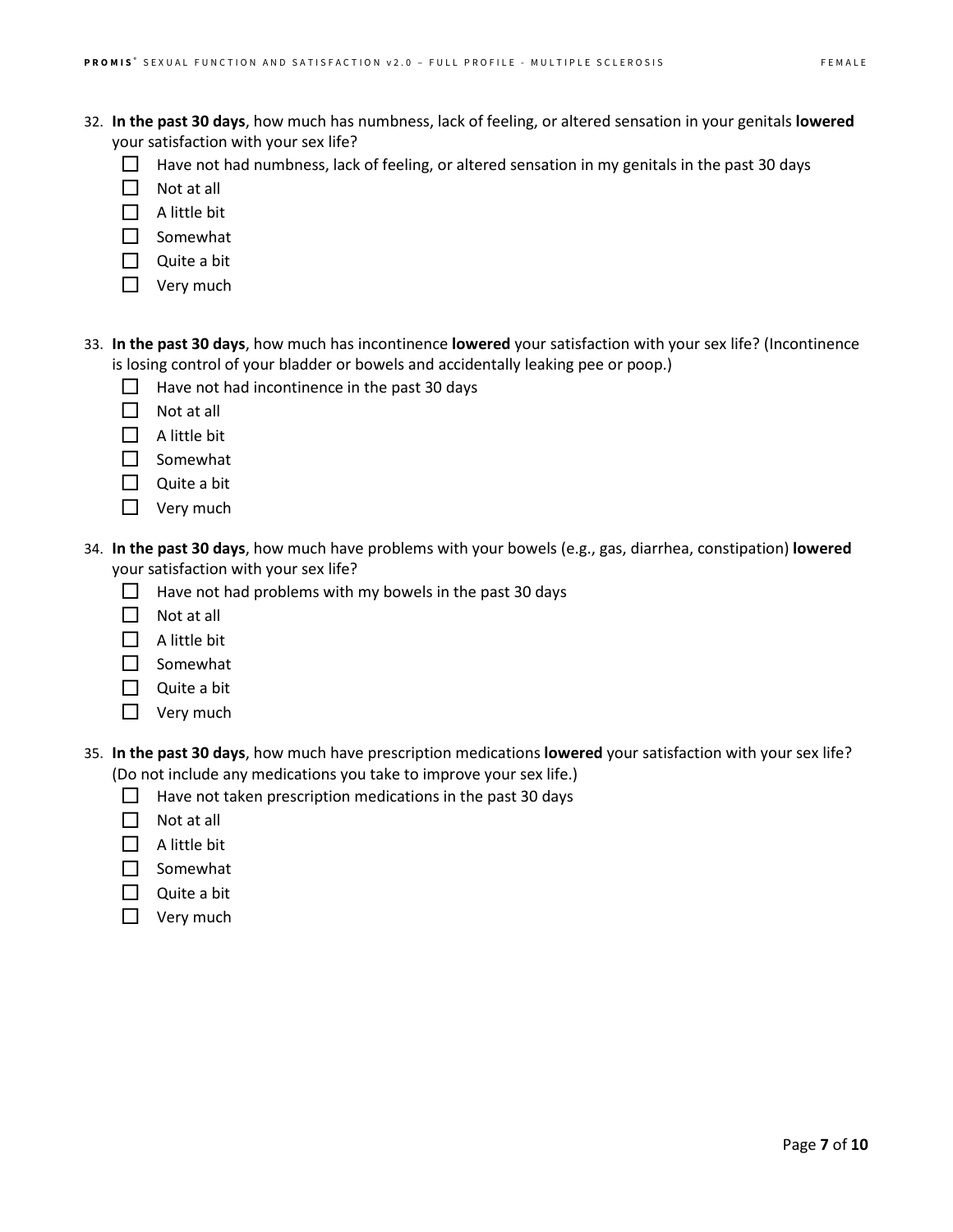- 36. **In the past 30 days**, how much has a medical device **lowered** your satisfaction with your sex life? (For example, foley catheter, iliostomies, wheel chair, braces, a port, colostomy bag, oxygen tank, or insulin pump.)
	- $\Box$  I don't use a medical device in bed during sex
	- $\Box$  Have not had a medical device in the past 30 days
	- $\Box$  Not at all
	- $\Box$  A little bit
	- $\Box$  Somewhat
	- Quite a bit
	- $\Box$  Very much

## 37. **In the past 30 days**, how much has feeling depressed **lowered** your satisfaction with your sex life?

- $\Box$  Have not felt depressed in the past 30 days
- $\Box$  Not at all
- $\Box$  A little bit
- $\square$  Somewhat
- $\Box$  Quite a bit
- □ Very much
- 38. **In the past 30 days**, how much have memories of traumatic experiences **lowered** your satisfaction with your sex life? (e.g., rape, sexual assault/abuse, or other forms of sexual violence.)
	- $\Box$  Have not had traumatic experiences
	- $\Box$  Not at all
	- $\Box$  A little bit
	- $\Box$  Somewhat
	- $\Box$  Quite a bit
	- $\Box$  Very much

39. **In the past 30 days**, how much has feeling anxious or stressed **lowered** your satisfaction with your sex life?

- $\Box$  Have not felt anxious or stressed in the past 30 days
- $\Pi$  Not at all
- $\Box$  A little bit
- $\Box$  Somewhat
- $\Box$  Quite a bit
- $\Box$  Very much

40. **In the past 30 days**, how much has worry about satisfying a partner **lowered** your satisfaction with your sex

life?

- $\Box$  Not at all
- $\Box$  A little bit
- $\Box$  Somewhat
- $\Box$  Quite a bit
- $\Box$  Very much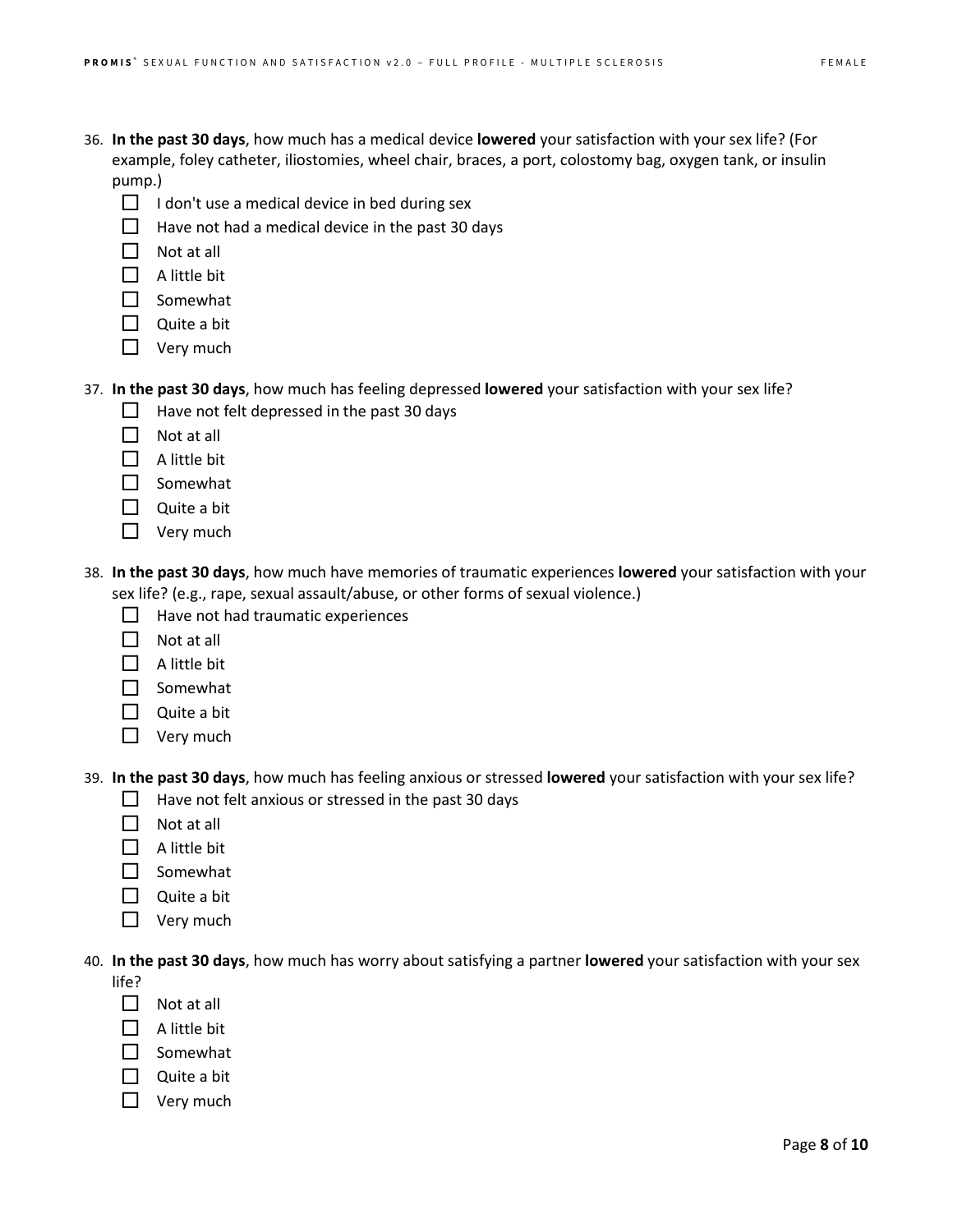- 41. **In the past 30 days**, how much have issues with your partner **lowered** your satisfaction with your sex life? (For example, relationship problems, not feeling attracted to your partner, your partner's health, or your partner's ability to have sexual activity.)
	- $\Box$  No partner
	- $\Box$  Have not had issues with my partner in the past 30 days
	- $\Box$  Not at all
	- $\Box$  A little bit
	- □ Somewhat
	- $\Box$  Quite a bit
	- $\Box$  Very much

## 42. **In the past 30 days**, how much has feeling distracted **lowered** your satisfaction with your sex life?

- $\Box$  Have not felt distracted in the past 30 days
- $\Box$  Not at all
- $\Box$  A little bit
- $\Box$  Somewhat
- $\Box$  Quite a bit
- $\Box$  Very much

43. **In the past 30 days**, how much has weight gain **lowered** your satisfaction with your sex life?

- $\Box$  Have not had weight gain
- $\Box$  Not at all
- $\Box$  A little bit
- □ Somewhat
- $\Box$  Quite a bit
- $\Box$  Very much

44. **In the past 30 days**, how much has feeling unattractive **lowered** your satisfaction with your sex life?

- $\Box$  Not at all
- $\Box$  A little bit
- $\Box$  Somewhat
- $\Box$  Quite a bit
- $\Box$  Very much